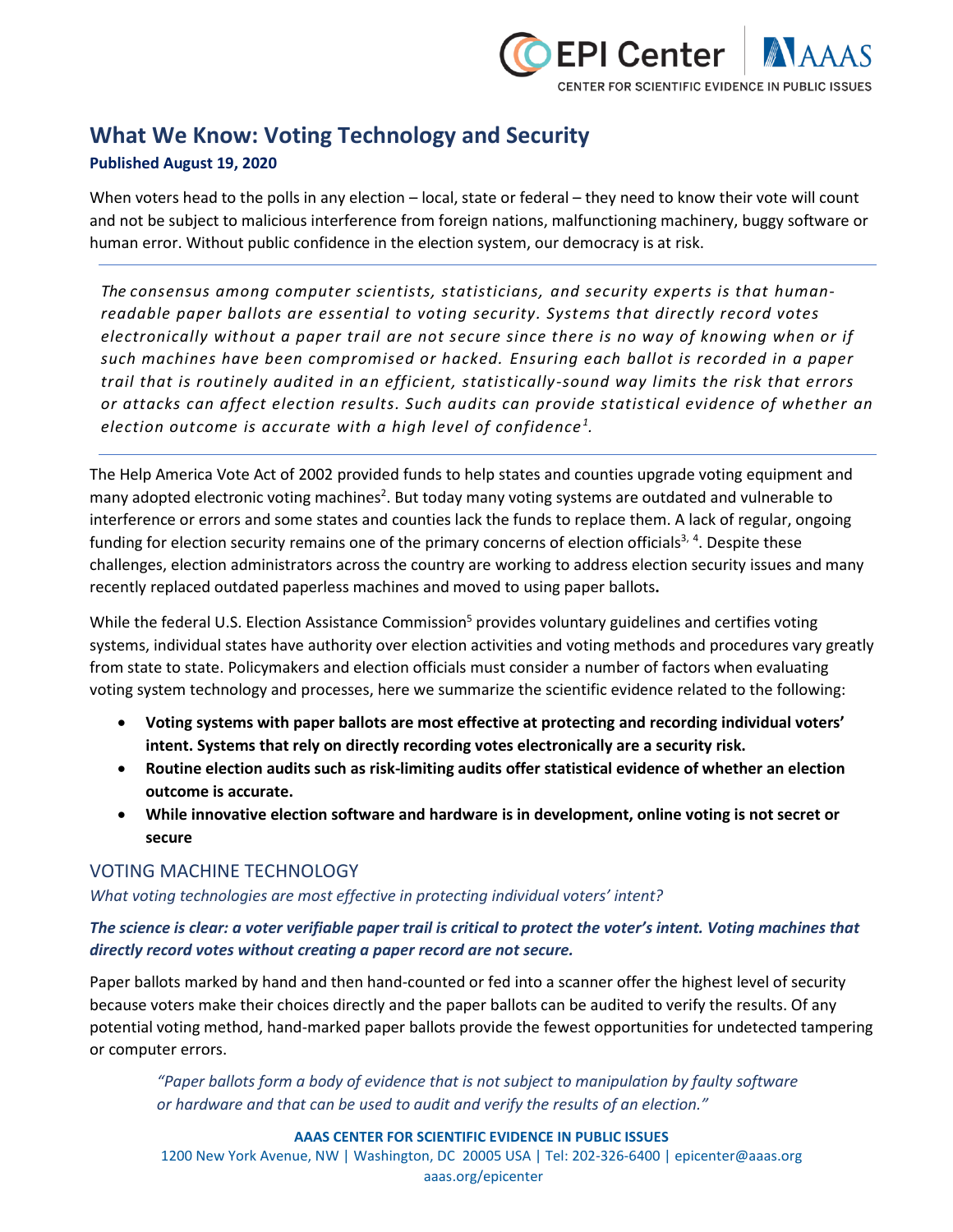#### *Securing the Vote: Protecting American Democracy*, 2018 report by the National Academies of Sciences, Engineering, and Medicine

But hand-marked paper ballots may not be practical for all U.S. voters. Electronic voting increases access to the polls for individuals with disabilities and others that may encounter difficulty using paper ballots<sup>6</sup>. The Help America Vote Act mandates at least one accessible voting machine per precinct but advocates argue that such separate voting systems discriminate against the people who need them. Many districts have used electronic voting systems for decades with voters, administrators, poll workers, and other stakeholders familiar and comfortable with such voting methods, an important factor in voter confidence.

In the 2016 election, the majority of Americans voted using hand-marked paper ballots. Approximately twothirds of U.S. counties used hand-marked paper ballots and the remaining one-third of counties used ballot marking devices or direct recording electronic systems<sup>7</sup>.

There are many models of ballot marking devices, most use a touchscreen interface for voters to make their selections<sup>8</sup>. Ballot marking devices frequently offer a number of assistive features that allow voters with disabilities or who may have difficulty marking paper ballots to make their vote selections. Voters are able to check their selections for accuracy and then cast their votes by placing their printed paper ballot in an optical scanner. The ballots are stored and can be used by election officials for audits<sup>9</sup>.

Ballot marking devices may be vulnerable to mechanical errors such as printer malfunctions as well as coding errors<sup>10</sup>. Some experts question how frequently voters check the accuracy of their vote, correctly remember their electoral choices for every race, or notice errors when they verify their ballot<sup>11, 12, 13</sup>. More research is needed on this issue.

Ballot marking devices also vary widely in design and configuration. Some devices offer "all in one" or "hybrid" modes that cast and tabulate votes in one device increasing risk $14$ , as compromised code can affect both the cast ballot and the tabulated result<sup>15</sup>. Some ballot marking devices have features that permit the voter to skip viewing and manually scanning their paper ballot, these 'auto-cast' features are less secure<sup>16</sup>.

Some designs may make it more difficult for voters to verify their ballot. For example, some ballot marking devices keep ballots under glass, preventing voters from using assistive tools to examine their choices or making it difficult to see the text because of glare<sup>17</sup>. The use of barcodes on paper ballots also presents additional risk as barcodes containing vote selections could potentially differ from the human-readable portion of the paper ballot <sup>18</sup>. Officials should adopt rigorous audit procedures to mitigate the risk from barcodes.

Direct recording electronic (DRE) systems record a voter's selection directly to the machine's memory and automatically tabulate votes. Many leave no physical record of the cast vote. Some newer direct recording electronic systems may come equipped with printers for voter-verifiable paper audit trails, but voters cannot verify that their electronically recorded vote matches the vote on the paper<sup>19</sup>. These direct recording systems feature numerous vulnerabilities, from malicious hacking to coding errors<sup>20, 21</sup>. Computer scientists have demonstrated the speed and ease with which an individual can alter these machines undetected<sup>22</sup>. The National Academies of Sciences, Engineering and Medicine recommended that these machines be removed from service as soon as possible<sup>23</sup>. In early 2019, the US. Election Assistance Commission released draft updates to its voluntary guidelines that would establish stricter standards that voting systems be auditable and enable evidence-based elections. Direct recording electronic systems would not meet these proposed guidelines<sup>24</sup>.

**AAAS CENTER FOR SCIENTIFIC EVIDENCE IN PUBLIC ISSUES**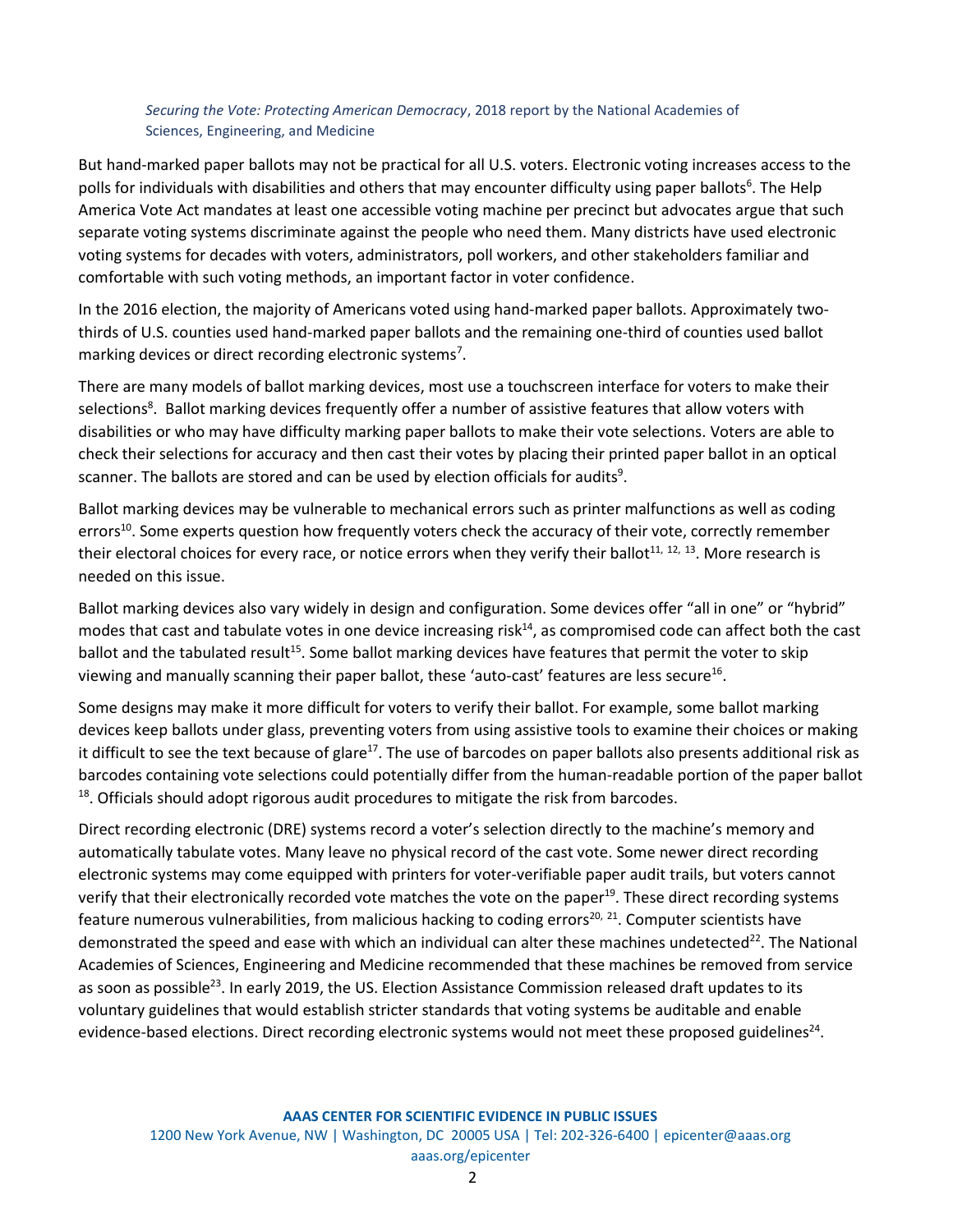When considering electronic election systems, officials should consider<sup>25</sup>:

- $\checkmark$  Does the system provide an auditable, human-readable paper ballot
- $\checkmark$  Can voters easily review and verify their selections in print before submitting their ballot?
- $\checkmark$  Is the system used to mark the ballot distinct and separate from the system used to record the results?
- $\checkmark$  Does the system allow for ballot designs that follow best practices set forth by the U.S. Election Assistance Commission and the National Institute of Standards and Technology?
- **X** Does the system have design flaws that introduce opportunities for unobservable ballot changes that violate the principle of "software independence," such as printers that are part of the same mechanism where cast ballots are collected?<sup>26</sup>

## ELECTION AUDITING

### *What is the most effective way to ensure the accuracy of election results?*

### *The evidence shows that the routine use of statistically driven risk-limiting audits would be the most effective way to ensure the accuracy and security of elections.*

With the increase in the use of technology to record and tally votes, auditing election results before they are certified can provide additional assurance of the integrity of the results  $27$ .

While election officials may conduct a number of procedural audits, absent any concerns or with a sufficient margin of victory, election results are often certified without any audit of votes $^{28}$ .

Risk-limiting audits are designed to provide statistical evidence of whether the outcome of the election is accurate with a high level of confidence<sup>29, 30</sup>. An initial random sample of ballots is examined based on the margin of victory in an election, the total number of cast ballots, and a predetermined level of certainty that the audit will detect and correct an incorrect outcome. If necessary, additional ballots would be examined until there is statistical support for the accuracy of the election outcome. Risk-limiting audits are meant to be a more efficient and statistically sound process than traditional post-election audits that tally a fixed percentage of ballots<sup>31</sup>. Risk-limiting audits require an auditable paper trail, highlighting one of the major weaknesses of paperless direct recording electronic systems<sup>32</sup>.

The National Academies of Sciences, Engineering, and Medicine report and general scientific consensus support audits as an essential component of ensuring accurate, secure elections<sup>33</sup>. Risk-limiting audits are endorsed by the American Statistical Association<sup>34</sup>.

Colorado, where voters primarily vote by mail, was the first state to conduct risk-limiting audits for statewide elections<sup>35, 36</sup>. Rhode Island<sup>37</sup>, Virginia<sup>38</sup> and Nevada<sup>39</sup> passed legislation mandating risk-limiting audits while California<sup>40, 41</sup>, Indiana<sup>42, 43</sup>, and Georgia<sup>44</sup> passed legislation implementing risk-limiting audit pilots. Michigan<sup>45</sup>, New Jersey<sup>46</sup> and Pennsylvania<sup>47</sup> also began administering risk-limiting audit pilots. These pilot programs are an effective way to introduce risk-limiting audits and begin training officials. Washington<sup>48</sup> and Ohio's<sup>49</sup> audit procedures now allow for the option of risk-limiting audits <sup>50, 51</sup>.

The specific characteristics of a risk-limiting audit will depend on the voting systems in use but considerations include:

• Risk-limiting audits require a paper trail and are not possible for paperless voting systems

#### **AAAS CENTER FOR SCIENTIFIC EVIDENCE IN PUBLIC ISSUES**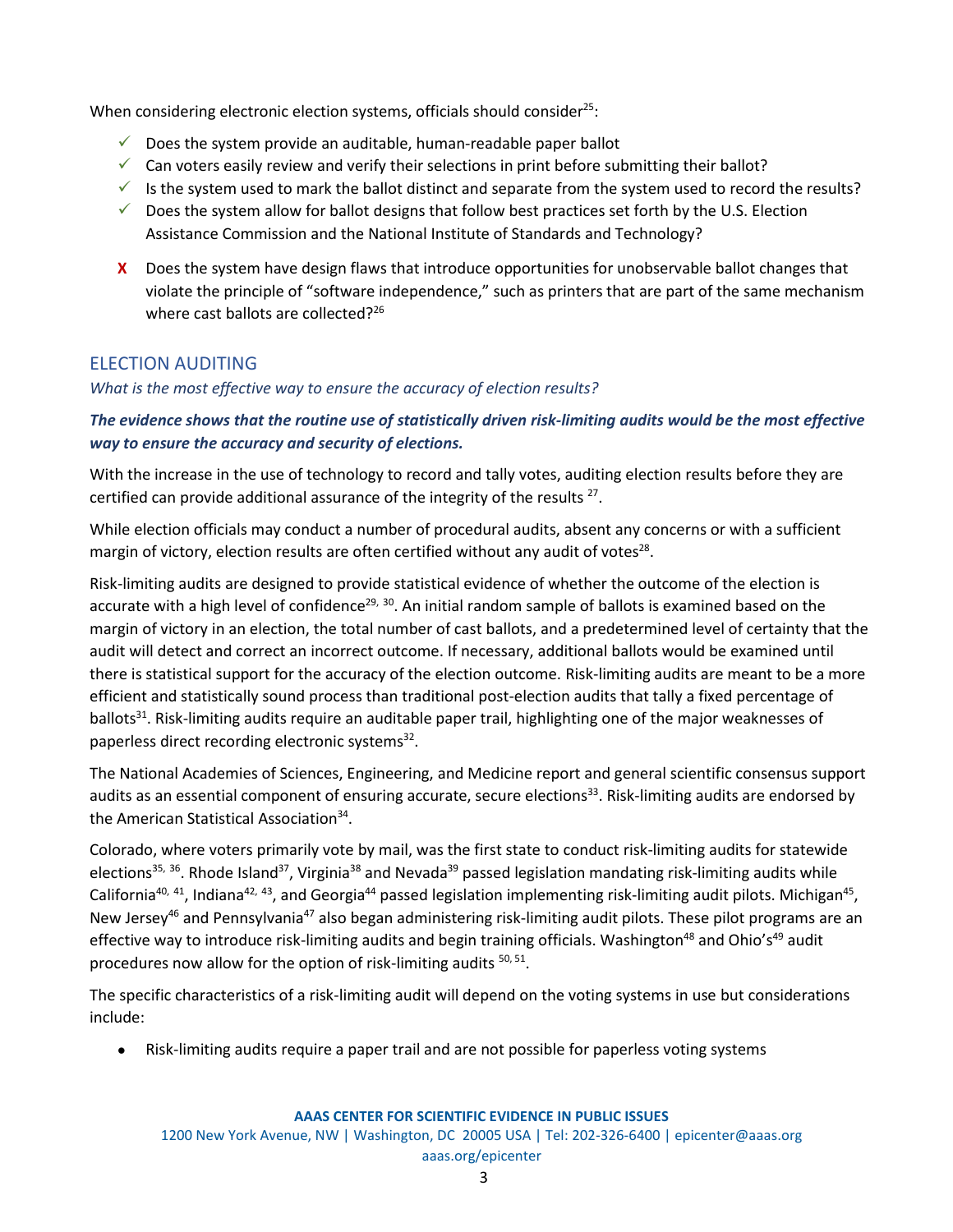- Risk-limiting audits require a high degree of preparation and coordination among election officials including the use of a ballot manifest, a record of where ballots are physically stored
- Poor ballot design can increase voter mistakes that increase the workload of a risk-limiting audit
- Risk-limiting audits require software to conduct the audit and technical support to ensure the procedures are done properly
- The workforce for the election must be familiar with the election procedures and requirements of the audit to ensure the election is conducted in a manner that fits the planned risk-limiting audit method

Election administrators must also implement rigorous chain of custody and ballot reconciliation practices for protecting the paper audit trail<sup>52</sup>.

# THE FUTURE OF VOTING TECHNOLOGY

*How safe and secure are online voting and other voting systems based on new technology?* 

### *There is currently no scientific evidence to support claims that online voting is safe or secure; other technologies are not ready for immediate deployment.*

According to a report by the National Academies of Sciences, Engineering, and Medicine, there is currently "no known technology that can guarantee the secrecy, security, and verifiability of a marked ballot transmitted over the Internet." 53

Online voting presents numerous vulnerabilities and is fundamentally insecure. There is potential for unobserved vote manipulation as well additional security vulnerabilities including potential denial of service attacks, malware intrusions, and privacy concerns. Online voting does not produce a paper trail. In addition, internet voting threatens the secret ballot, a bedrock principle of American elections, as individuals would need to provide digital credentials that cannot be separated from their ballot.

Blockchain-based voting, which relies on a decentralized, distributed digital ledger, has not been proven to be secure and is vulnerable to many of the security flaws inherent in internet voting, such as the potential for malware to alter votes on a voter's local device before the ballot is transmitted and the lack of secret ballots.

Multiple ongoing DARPA projects aim to develop secure hardware focused on developing hardware resistant to software- based attack through novel CPU designs<sup>54,55</sup>. Future systems based on secure hardware could provide additional security, but the technology is still in early development.

End-to-end verifiable election software relies on cryptography to encrypt and protect votes while allowing voters to see their vote was properly recorded, that the vote was correctly tabulated, and that the final vote count matches the cast votes<sup>56</sup>. End-to-end verifiable software can be integrated into existing election systems to enhance the security of voting infrastructure. Recent open-source software packages including end-to-end verifiability systems, such as Microsoft's software development kit ElectionGuard, could increase security if implemented in future elections.

The science is clear: Paper ballots, marked either by hand or machine, are the most effective way to ensure that the votes cast in an election reflect voters' intent. When every vote creates a paper trail that is routinely audited in a statistically-sound method, it provides assurance that votes have been tabulated correctly. Risk-limiting audits provide statistical evidence of whether an election outcome is accurate with a high level of confidence.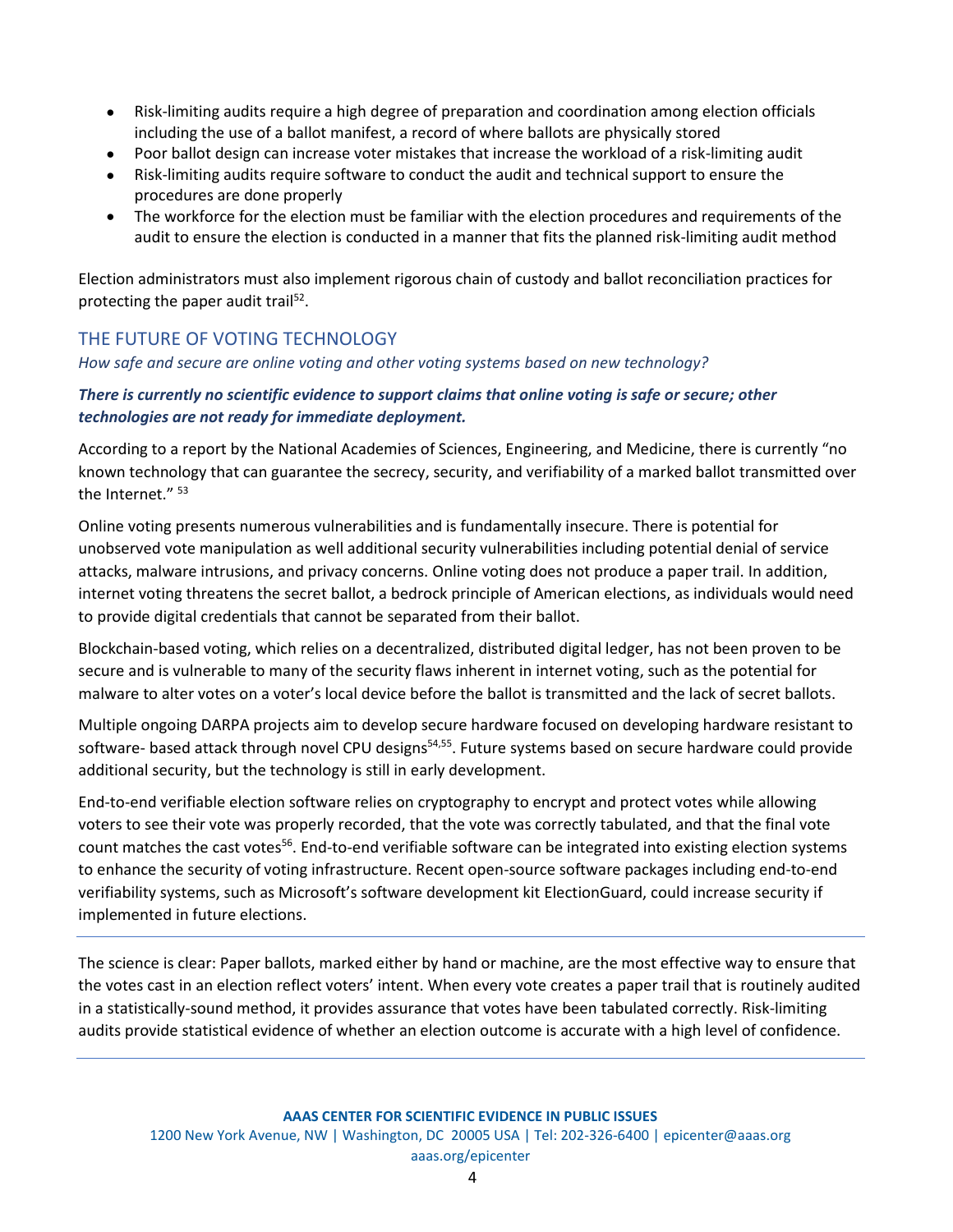R. V. T. COMMITTEE ON THE FUTURE OF VOTING: ACCESSIBLE, "Securing the Vote: Protecting American Democracy," National Academies of Sciences, Engineering and Medicine, Washington DC, 2018. (Pg. 6-7)

The National Commission on Federal Election Reform, "To Assure Pride and Confidence in the Electoral Process," reformelections.org, 2001.

 Norden, L. et al, "What Does Election Security Cost?," Brennan Center for Justice, 2019. [Online]. Available: https://www.brennancenter.org/our-work/analysis-opinion/what-does-electionsecurity-cost.

Howard, E. et al, "Defending Elections: Federal Funding Needs for State Election Security," Brennan Center for Justice, New York City, 2019.

"VOLUNTARY VOTING SYSTEM GUIDELINES," US Election Assistance Commission, 2020. [Online]. Available: https://www.eac.gov/voting-equipment/voluntary-voting-system-guidelines.

 l. Schur, "Reducing Obstacles to Voting for People with Disabilities," 2013. [Online]. Available: http://web.mit.edu/supportthevoter/www/files/2013/08/Lisa-Schur-Disability-and-Voting-White-Paper.pdf.

Cordova McCadney, A. et al, "Voting Machine Security: Where We Stand a Few Months Before the New Hampshire Primary," Brennan Center for Justice, 2019.

"Types of Voting Equipment," National Conference of State Legislatures, 2018. [Online]. Available: https://www.ncsl.org/research/elections-and-campaigns/voting-equipment.aspx.

"Ballot Marking Devices," Verified Voting, 2019. [Online]. Available: https://www.verifiedvoting.org/ballot-marking-devices/.

 A. Appel, "Serious design flaw in ESS ExpressVote touchscreen: "permission to cheat"," Freedom to Tinker, 2018. [Online]. Available: https://freedom-to-tinker.com/2018/09/14/seriousdesign-flaw-in-ess-expressvote-touchscreen-permission-to-cheat/.

S. P. Everett, "The usability of electronic voting machines and how votes can be changed without detection," Rice University, 2007.

B. A. e. a. Campbell, "Now do voters notice review screen anomalies? a look at voting system usability," in Conference on electronic Voting Technology, 2009.

P. B. Stark, "There is no Reliable Way to Detect Hacked Ballot-Marking Devices," 2019.

 A. Appel, "Reexamination of an all-in-one voting machine," Freedom to Tinker, 2018. [Online]. Available: https://freedom-to-tinker.com/2019/03/08/reexamination-of-an-all-in-onevoting-machine/

 Torres, R., "Report Concerning the Examaination Results of Election Systems and Software EVS 6021 with DS200 Precinct scanner, DS450 and DS 850 Central Scanners, Expressvote HW 2.1 Marker and Tabulator, Expressvote XL Tabulator and Electionware EMS," Commonwealth of Pennsylvania Department of State, 2018.

Appel, A. et al, "Ballot-Marking Devices (BMDs) Cannot Assure the Will of the Voters," SSRN, 2019.

"Voting Equipment," National Conference of State Legislatures, 2019. [Online]. https://www.ncsl.org/research/elections-and-campaigns/voting-equipment.aspx

 A. Appel, "Continuous-roll VVPAT under glass: an idea whose time has passed," Freedom to Tinker, 2018. [Online]. Available: https://freedom-to-tinker.com/2018/10/19/continuous-rollvvpat-under-glass-an-idea-whose-time-has-passed/.

 "Voting System Paper Trail Requirements," National Conference of State Legislatures, 2019. [Online]. Available: https://www.ncsl.org/research/elections-and-campaigns/voting-systempaper-trail-requirements.aspx

Bannet, J. et al, "Hack-a-Vote: Demonstrating Security Issues with Electronic Voting Systems," IEEE Secuirty and Privacy, vol. 2, pp. 32-37, 2004.

Bernhard, M. et al, "Can Voters Detect Malicious Manipulation of Ballot Marking Devices?," 2020.

Curling v. Raffensperger, 2019.

 R. V. T. COMMITTEE ON THE FUTURE OF VOTING: ACCESSIBLE, "Securing the Vote: Protecting American Democracy," National Academies of Sciences, Engineering and Medicine, Washington DC, 2018. (Pg. 7, 80)

"Report of the Auditability Working Group," Election Assistance Comission, Washington DC, 2011.

"Observations on Voting Equipment Use and Replacement," Government Accountability Office, Washington DC, 2018.

"Report of the Auditability Working Group," Election Assistance Comission, Washington DC, 2011.

"Post-Election Audits," National Conference of State Legislatures, 2019. [Online]. Available: https://www.ncsl.org/research/elections-and-campaigns/post-election-audits635926066.aspx.

"Post-Election Audits," National Conference of State Legislatures, 2019. [Online]. Available: https://www.ncsl.org/research/elections-and-campaigns/post-election-audits635926066.aspx.

R. V. T. COMMITTEE ON THE FUTURE OF VOTING: ACCESSIBLE, "Securing the Vote: Protecting American Democracy," National Academies of Sciences, Engineering and Medicine,

Washington DC, 2018. (Pg. 9, 53, 95, 100)

P. B. Stark, "There is no Reliable Way to Detect Hacked Ballot-Marking Devices," 2019.

Lindeman, M. et al, "Retabulations, Machine-Assisted Audits, and Election Verification," 2013.

Lindeman, M. et al, "A Gentle Introduction to Risk-Limiting Audits," in IEEE SECURITY AND PRIVACY, SPECIAL ISSUE ON ELECTRONIC VOTING, 2012.

R. V. T. COMMITTEE ON THE FUTURE OF VOTING: ACCESSIBLE, "Securing the Vote: Protecting American Democracy," National Academies of Sciences, Engineering and Medicine,

Washington DC, 2018. (Pg. 9, 53, 95, 100)

 "ASA Endorses Post-Election Audits Principles," American Statistical Association, 2019. [Online]. Available: https://www.amstat.org/asa/News/ASA-Endorses-Post-Election-Audits-Principles.aspx.

 Shellman, D. et al, "Colorado's Implementation of Risk-Limiting Audits," Election Assistance Commission, 2017. [Online]. Available: https://www.eac.gov/colorados-implementation-of-risklimiting-audits.

"The Colorado Risk-Limiting Audit Project (CORLA)," [Online]. Available: http://bcn.boulder.co.us/~neal/elections/corla/.

#### **AAAS CENTER FOR SCIENTIFIC EVIDENCE IN PUBLIC ISSUES**

1200 New York Avenue, NW | Washington, DC 20005 USA | Tel: 202-326-6400 | epicenter@aaas.org

#### aaas.org/epicenter